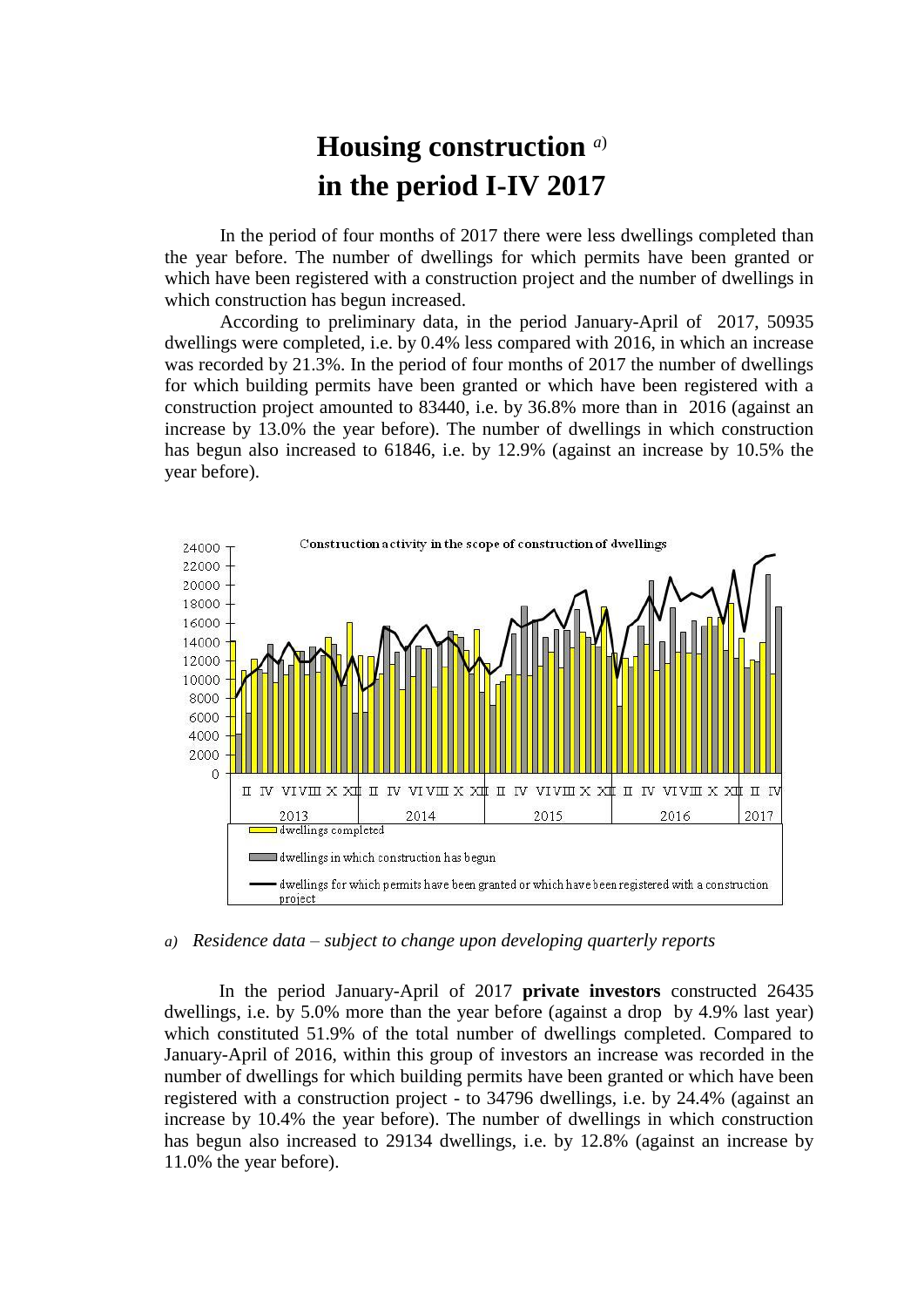**Developers**, in the period of four months of 2017, completed 23397 dwellings (which constituted 45.9% of the total number of dwellings completed), i.e. by 4.2% less than in 2016, when an increase was recorded by 68.5%. Investors who build for sale or rent received building permits for 46351 dwellings, i.e. by 49.2% more than the year before (when an increase was recorded by 13.0%). The number of dwellings in which construction has begun increased to 31158 dwellings, i.e. by 13.8% (against an increase by 7.1% the year before).

**Housing cooperatives** in the period of four months of 2017 completed 624 dwellings against 806 dwellings the year before. The number of dwellings in which construction has begun decreased to 787 against 918 dwellings the year before while the number of dwellings for which building permits have been granted increased to 711 against 421 dwellings the year before.

**Other investors** (municipal, public building society and company construction) in the period of four months of 2017 completed 479 dwellings against 737 dwellings the year before, of which in municipal construction - 268 dwellings were completed against 459 dwellings last year, in public building society construction – 199 dwellings against 259 dwellings and in company construction – 12 dwellings against 19 dwellings the year before. The number of dwellings for which building permits have been granted increased to 1582 against 1521 dwellings the year before and the number of dwellings in which construction has begun increased – to 767 against 645 dwellings last year.

In the period of four months of 2017, an increase in **the number of dwellings completed** was recorded in eight voivodships, including the most substantial one in Wielkopolskie – by 24.8% (5575 dwellings), Pomorskie – by 18.9% (4082) and Podlaskie – by 9.3% (1395). A decrease in the number of dwellings completed was recorded in eight voivodships, of which the highest in Dolnośląskie – by 19.1% (4417), Podkarpackie – by 14.3% (2074) and Świętokrzyskie – by 9.6% (892). There were 10848 dwellings completed in Mazowieckie vivodship i.e. by 9.4% more than the year before.

In the period of four months of 2017, an increase in the number of **dwellings for which permits have been granted or which have been registered with a construction project** was recorded in fifteen voivodships, of which the highest in Zachodniopomorskie - to 5108 (2606 the year before), Małopolskie – to 9068 dwellings (5137 the year before) and Warmińsko-Mazurskie – to 2395 dwellings (1363 the year before) A decrease in the number of permits or registrations with a construction project was recorded only in Opolskie voivodships – by 34.4%. There were 18084 dwellings for which permits have been granted or which have been registered with a construction project in Mazowieckie voivodship i.e. by 37.6% more than the year before.

An increase in the number of **dwellings in which construction has begun** in January- April of 2017 was noticed in thirteen voivodships, of which the highest in Podlaskie - to 1425 dwellings (939 the year before), Pomorskie to 7004 dwellings (4682 the year before) and Warmińsko-Mazurskie – to 1627 dwellings (1093 the year before). A drop in the number of dwellings in which construction has begun was recorded in three voivodship: in Mazowieckie – by 12.3%, Kujawsko-Pomorskie – by 4.6% and Zachodniopomorskie – by 0.4%.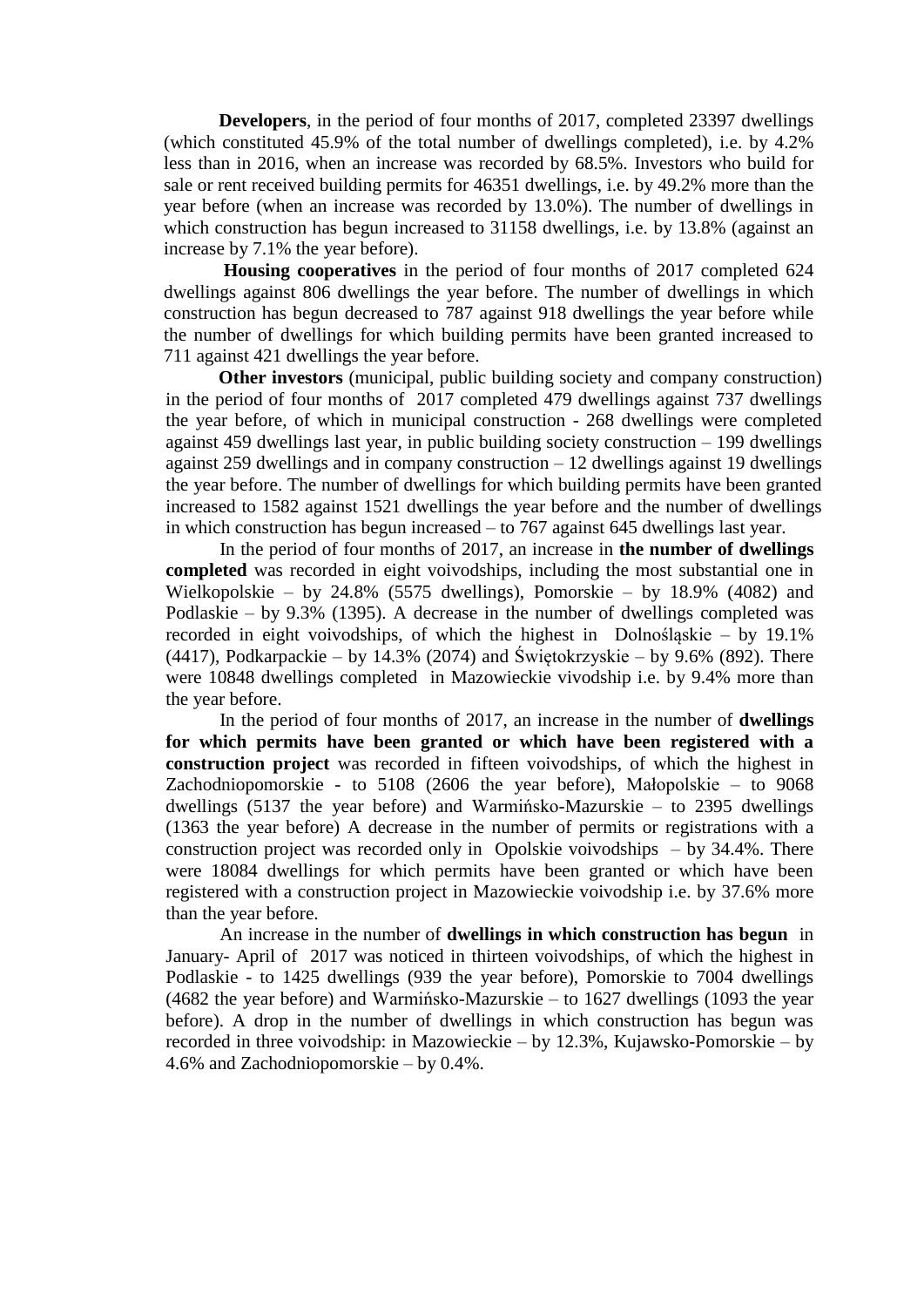|                                                                                                            | 2017   |                     |                     |          |                          |
|------------------------------------------------------------------------------------------------------------|--------|---------------------|---------------------|----------|--------------------------|
| <b>Forms</b><br>of construction                                                                            | IV     |                     |                     | $I - IV$ |                          |
|                                                                                                            | number | IV<br>$2016 = 100$  | III<br>$2017 = 100$ | number   | $I - IV$<br>$2016 = 100$ |
| <b>Dwellings completed</b>                                                                                 |        |                     |                     |          |                          |
|                                                                                                            | 10591  | 77.2                | 76.2                | 50935    | 99.6                     |
| $Private$                                                                                                  | 6059   | 96.7                | 85.7                | 26435    | 105.0                    |
| For sale or rent                                                                                           | 4443   | 62.6                | 67.1                | 23397    | 95.8                     |
| Cooperative                                                                                                | 55     | 31.1                | 62.5                | 624      | 77.4                     |
|                                                                                                            | 34     | 19.7                | 26.8                | 479      | 65.0                     |
| Dwellings in which construction has begun                                                                  |        |                     |                     |          |                          |
|                                                                                                            | 17640  | 86.2                | 83.6                | 61846    | 112.9                    |
| Private                                                                                                    | 9259   | 101.4               | 82.4                | 29134    | 112.8                    |
| For sale or rent                                                                                           | 7967   | 73.2                | 85.5                | 31158    | 113.8                    |
| Cooperative                                                                                                | 228    | 159.4               | 80.6                | 787      | 85.7                     |
|                                                                                                            | 186    | 63.9                | 72.1                | 767      | 118.9                    |
| Dwellings for which permits have been granted or which have been registered with a<br>construction project |        |                     |                     |          |                          |
| <b>Total </b>                                                                                              | 23206  | 123.5               | 100.6               | 83440    | 136.8                    |
| Private                                                                                                    | 9382   | 107.1               | 93.1                | 34796    | 124.4                    |
| For sale or rent                                                                                           | 13186  | 136.8               | 110.4               | 46351    | 149.2                    |
| Cooperative.                                                                                               | 206    | more than<br>8-fold | 74.4                | 711      | nearly<br>2-fold         |
|                                                                                                            | 432    | 116.1               | 55.7                | 1582     | 104.0                    |

*b) company, municipal, public building society.*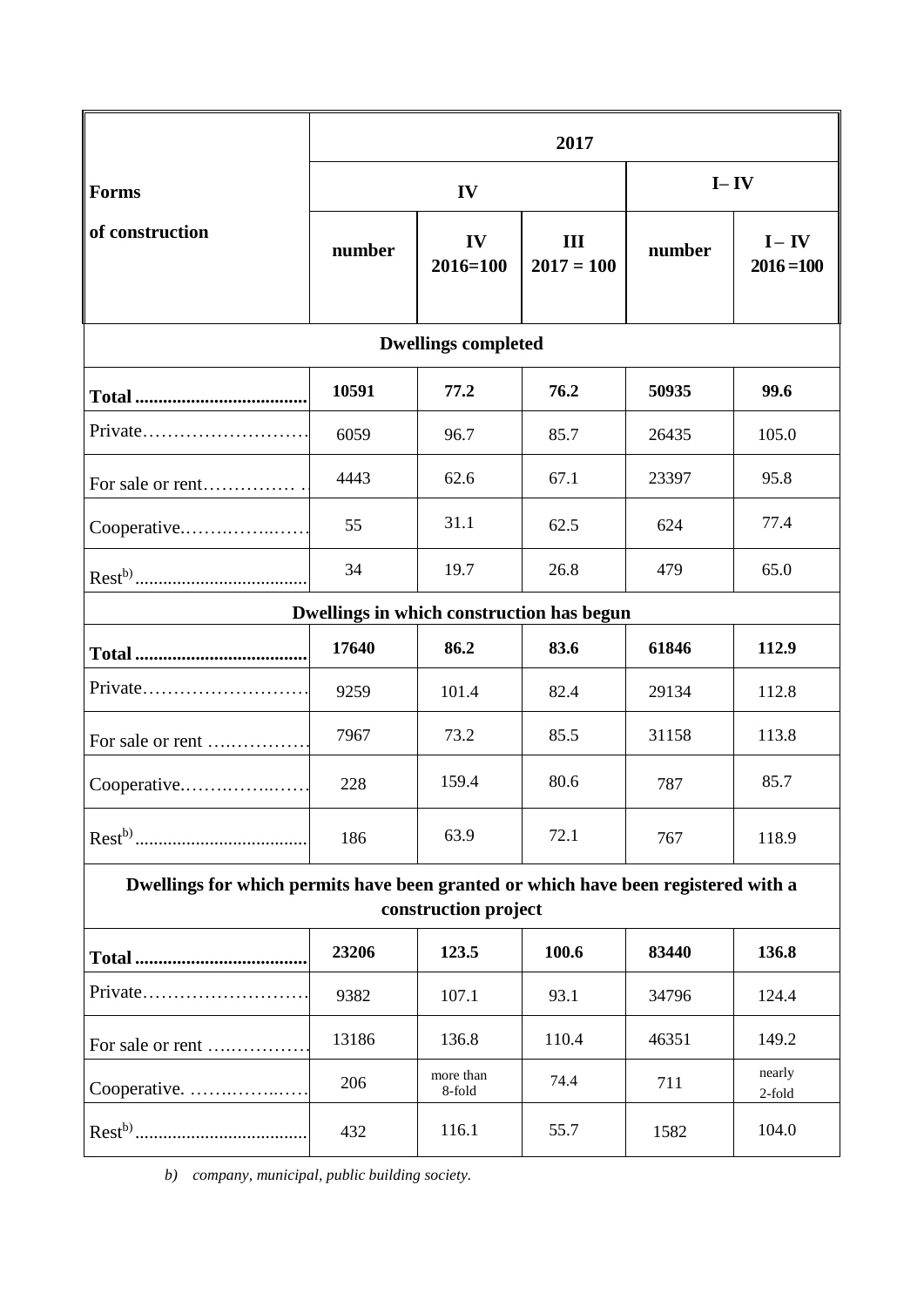